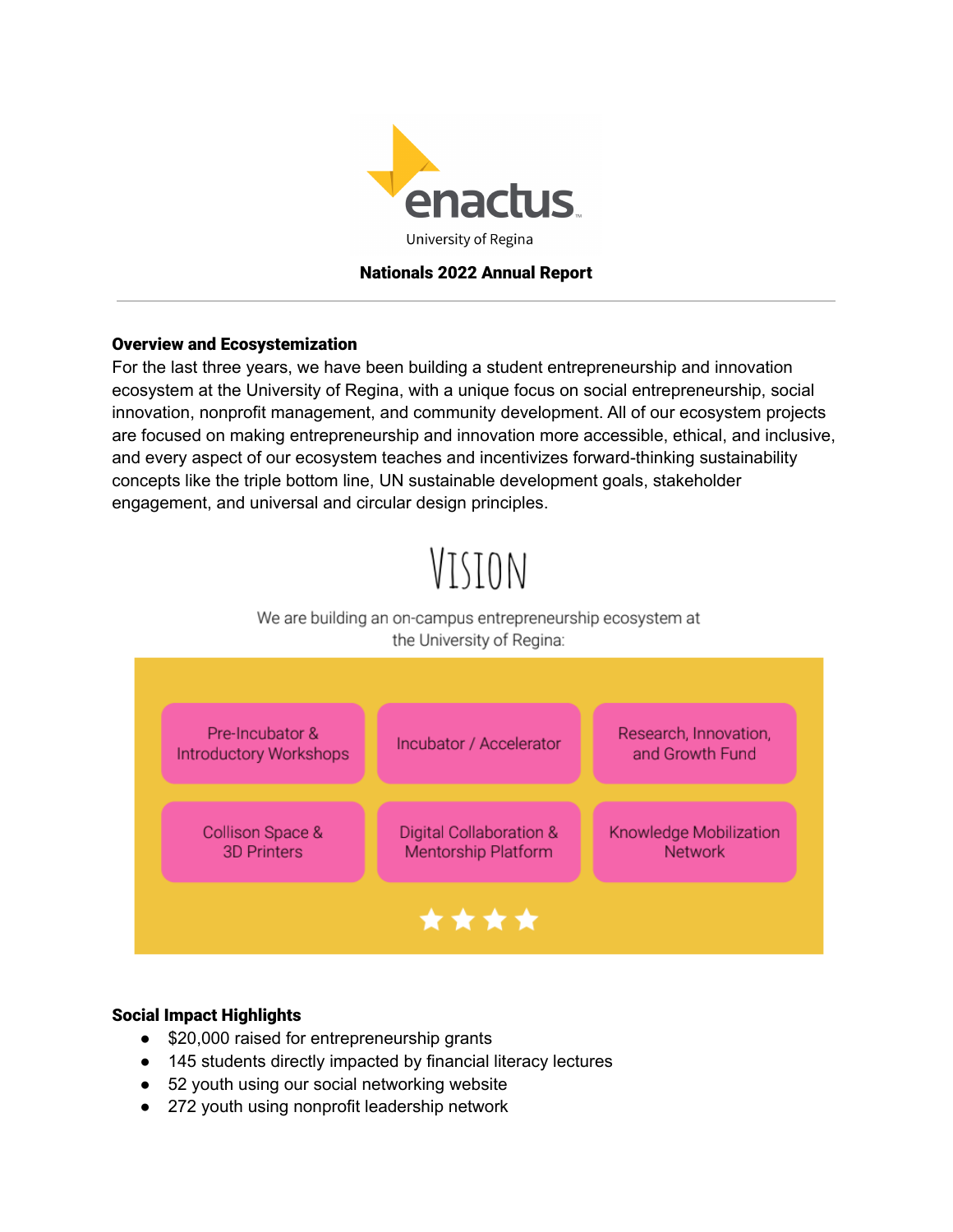## Entrepreneurship Center, University Incubator, and Innovation Challenges

The core project of our ecosystem comes after three years of lobbying the University of Regina, which is the launch of an on-campus entrepreneurial collision space over the summer. This is a collaborative space within the Hill School of Business that will act as the new headquarters of Enactus Regina. The space will include a content and podcasting area, prototyping tools like 3D printers that use sustainable filament, and coworking hotdesks. From here, we will host a number of educational events, including global innovation challenges to tackle local and global issues, workshops that teach new skills like sustainable finance for entrepreneurs, and master classes on cutting edge-topics like solar punk futurology or the creative economy. Similarly, we are set to launch our own incubator from this collision space, which will cover the basics of social enterprise and nonprofit management.



#### Business Bootcamps

We already have significant experience in running similar incubation programs and educational events, as Enactus Regina has hosted national business bootcamps in seven of the last eight years. In particular, we hosted business startup bootcamps where veterans were aided in transitioning to civilian life by starting their own small businesses. We expect to host the next iteration of this project in Regina later this year, as we relaunch the event in a post-Covid era, as we did not host a bootcamp this past year.

# Social Impact Investment Fund

Since late 2019, we have also operated a social impact investment fund for students and alumni. This fund currently has \$20,000 earmarked for future startup and community project grants, research funding, collaboration space upgrades and shared equipment purchases, and educational event funding or prize pool money for innovation challenges. We have invested in several projects in the past, with a major focus on ethical tech startups. Currently, we are heavily expanding this investment fund with the launch of a new digital portal. We are also developing an investment philosophy framework that will be our challenger to current ESG frameworks used today, with a higher emphasis placed on social impact and sustainable systems thinking.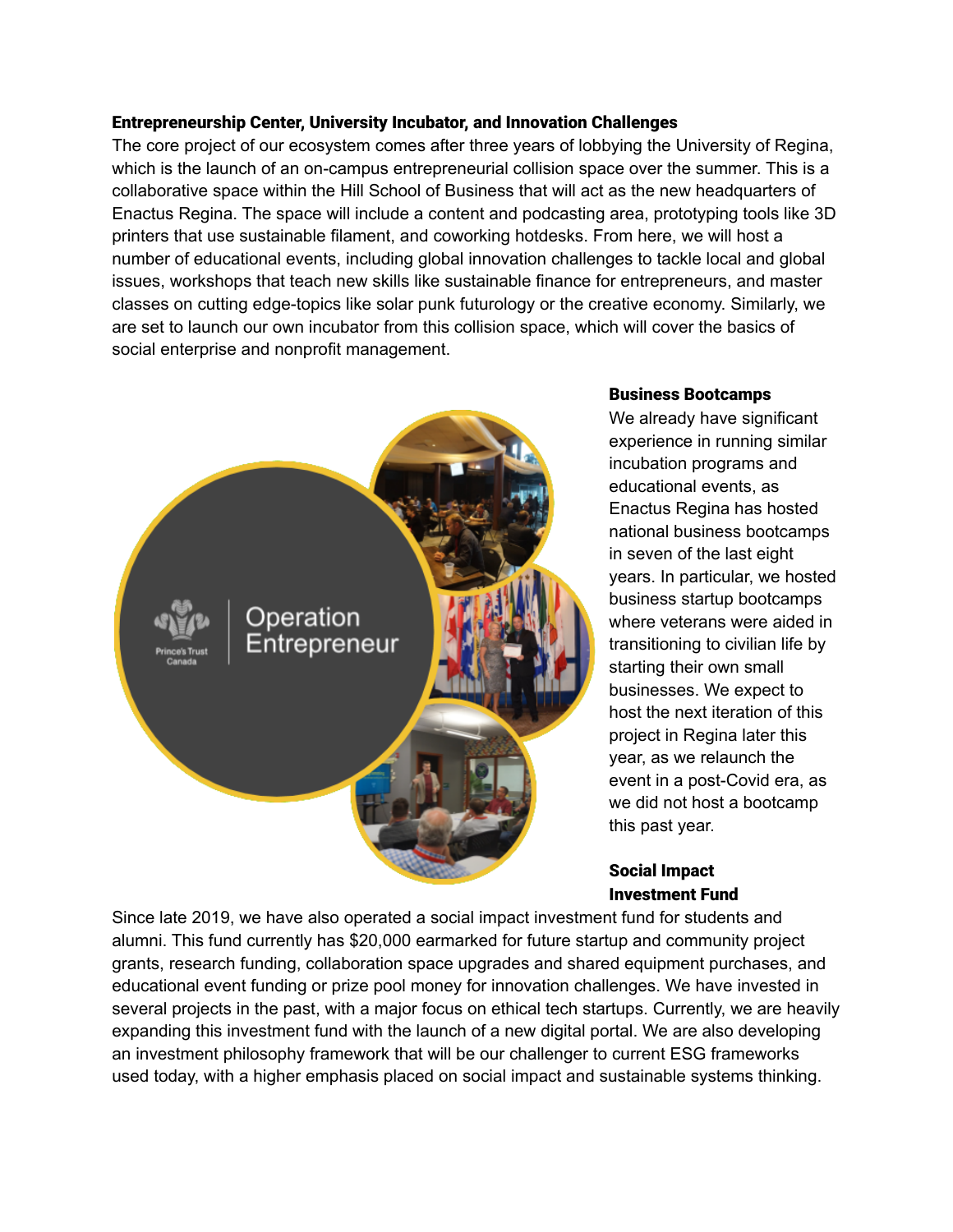## Entrepreneurship Resource Database and Centralized Website

The previously mentioned digital portal is part of a wider digital transformation within our ecosystem. The apex piece of this is a centralized website and database that aggregates all entrepreneurship information in the city, which would include a calendar of networking events, legal and business startup guides, other startup resources, mentors, incubator info, innovation challenges, on-campus ecosystem data, and other features. This website would allow us to centralize and share resources, provide collaboration tools, promote entrepreneurship or joining a startup as career paths to youth, and provide educational modules on key skills that are needed in emerging or strategic sectors. When it launches in the coming weeks, it will be the most robust entrepreneurship and skills development tool within Saskatchewan, and our provincial equivalent to resources like Start Alberta.

## Youth Entrepreneurship Social Network

This digital transformation also includes a collaboration platform strategy where members can work together and digitally network, an idea that makes remote collaboration more possible as we continue to battle a global pandemic. This takes the form of a province-wide social network we built for young entrepreneurs called Pushstart, which currently has more than 50 beta testers. Not only can users connect and collaborate on the platform, but we have built a points system where increased activity will unlock perks and discounts at local businesses, leading to a feedback loop that will enhance local investment and spending. Pushstart also hosts its own podcast, in which young local entrepreneurs are interviewed, and their projects are promoted. A feature that will soon be seamlessly integrated is the mentor database and information on other key stakeholders, resulting in a more robust knowledge mobilization network. We have plans to expand this collaboration platform to include a higher focus on the neighboring city of Saskatoon, as part of an initiative to form an innovation corridor between the University of Regina and University of Saskatchewan.



# Nonprofit Youth Leadership **Network**

Similarly, in addition to our social networking site for young entrepreneurs, we also built a nonprofit youth leadership network for youth interested in nonprofit management. This is a network consisting of 272 youth members. It hosts

educational events, helps youth start their own community projects and nonprofits, provides volunteers and consulting to local nonprofits, and helps guide policy on the local nonprofit ecosystem. This is a major activism component of our University of Regina ecosystem, and the network has a partnership with the university's nonprofit management school.